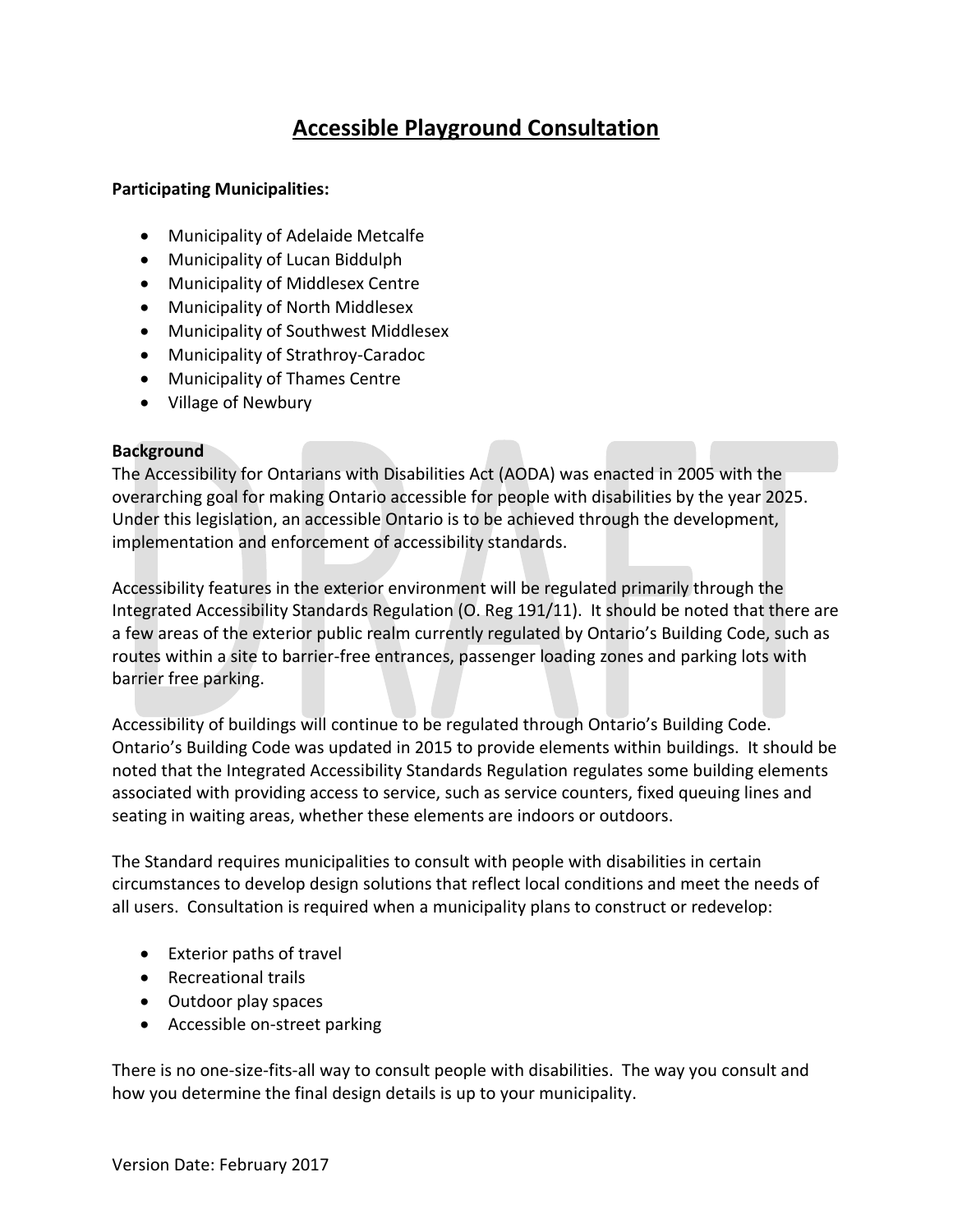## **Purpose**

The purpose of this document is to provide municipalities with a guideline when developing or redeveloping an outdoor play space.

Accessible outdoor play spaces feature firm and stable surfaces that can support mobility aids and absorb the shock of a fall to help prevent injuries, as well as features that stimulate all senses – like a water play area or sandbox to enjoy through touch, or a sound area with chimes and other noise makers which can be enjoyed through hearing. They also incorporate active play components that allow children of all abilities to experience climbing, sliding and swinging.

Before developing a new outdoor play space or redeveloping an existing one, a municipality is required to consult with the public and people with disabilities on the needs of children and their caregivers with a variety of disabilities. Municipalities must also consult with their Accessibility Advisory Committee (AAC).

The consultation process must address requirements for accessible play spaces for children and caregivers with various disabilities including, but not limited to, sensory and active play components.

#### **Consultation Process**

The following individuals were consulted in the development of this document.

- 1. Consult with local municipal parks and recreation staff.
- 2. Consult with Accessibility Advisory Committee
- 3. Online Survey to allow the public to provide input into the document

#### **Accessible Playgrounds**

The following are a list of elements that a municipality should incorporate into an outdoor play space. The following elements have been included in this document as a result of the consultation process listed above.

#### **1. Accessibility Features**

Municipalities shall incorporate accessibility features, such as sensory and active play components into the design of outdoor play spaces. These should address the needs of children and caregivers with various disabilities.

Structures should be designed to challenge users of all abilities in a variety of ways, and allow for self-directed play. Structures should be intuitive and simple to understand and use. Include ramps and/or transfer systems to some of the elevated play components.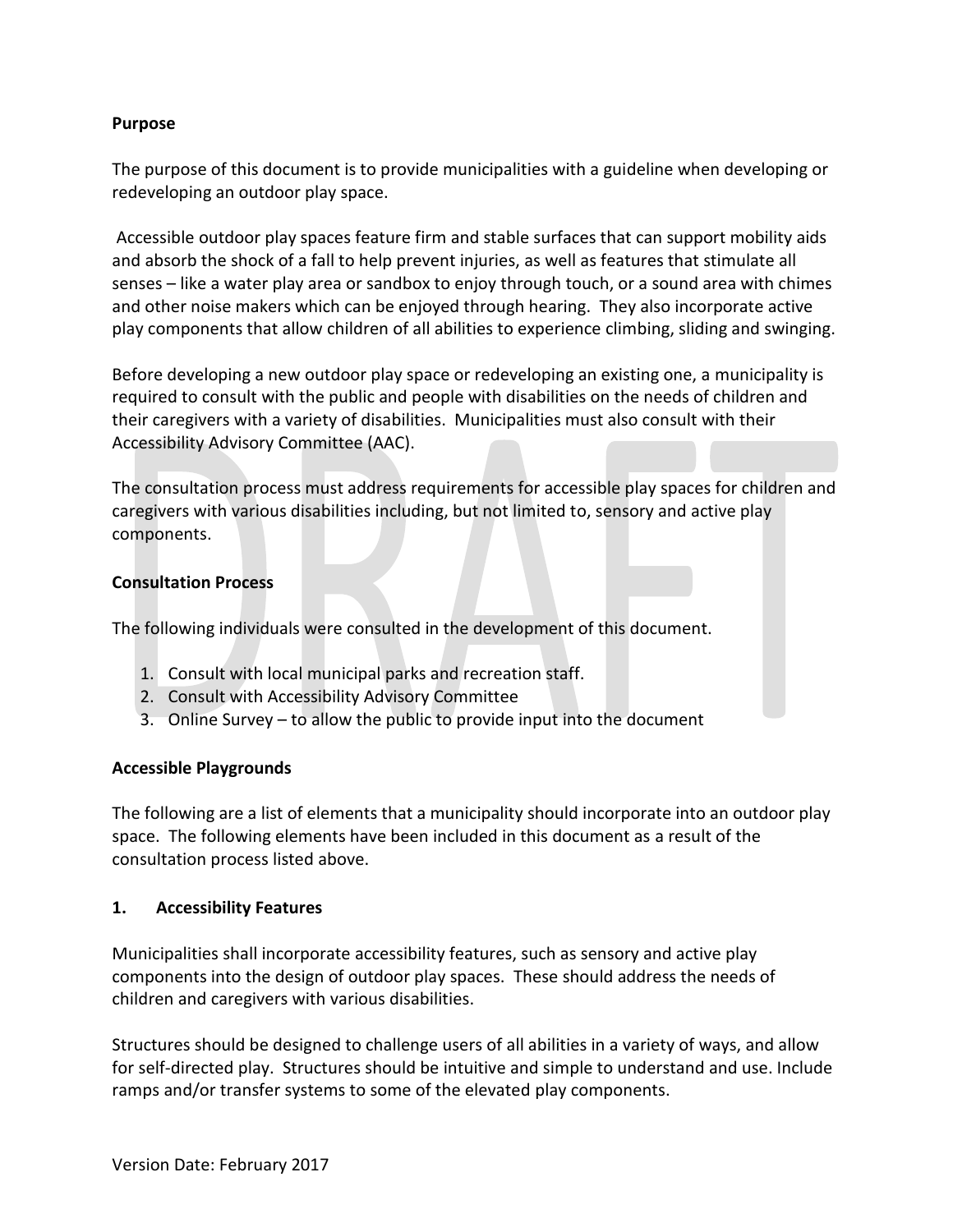Offer varied play experiences by providing a variety of play components, opportunities and experiences (e.g., cognitive, problem solving, physical play, graduated challenge, balance and coordination, body control, sliding, spinning, swinging, bouncing, tactile, sensory, etc.)

Integrate play areas that invite engagement between children of diverse abilities.

A minimum of 20% of features incorporated shall be accessible.

Examples of accessible features:

- Play counters
- Crawl tubes/tunnels
- Sand tables
- Ramps connecting components
- Play Panels
- In addition, municipalities shall ensure there is one accessible swing available. Consideration should be given to adults with disabilities, where possible.

Examples of accessible swings:

- Arch swing
- Inclusive Swing Seat

#### **2. Surfaces**

Surfaces must be firm and stable, with characteristics to reduce impact and injuries.

Use surfacing that accommodates anyone using a mobility device, such as a cane, walker, wheelchair or scooter.

Surfacing is one of the most significant considerations, given its importance to facilitating easy access to play equipment and experiences, travel to/from and throughout the play area, and safety. It can also be the costliest component of the installation, making accessible play spaces more expensive than traditional playgrounds.

Examples of accessible surface materials:

Engineered Wood Fiber

Processed wood ground to a fibrous consistency, randomly sized. Free of hazardous substances. Not to be confused with wood chips.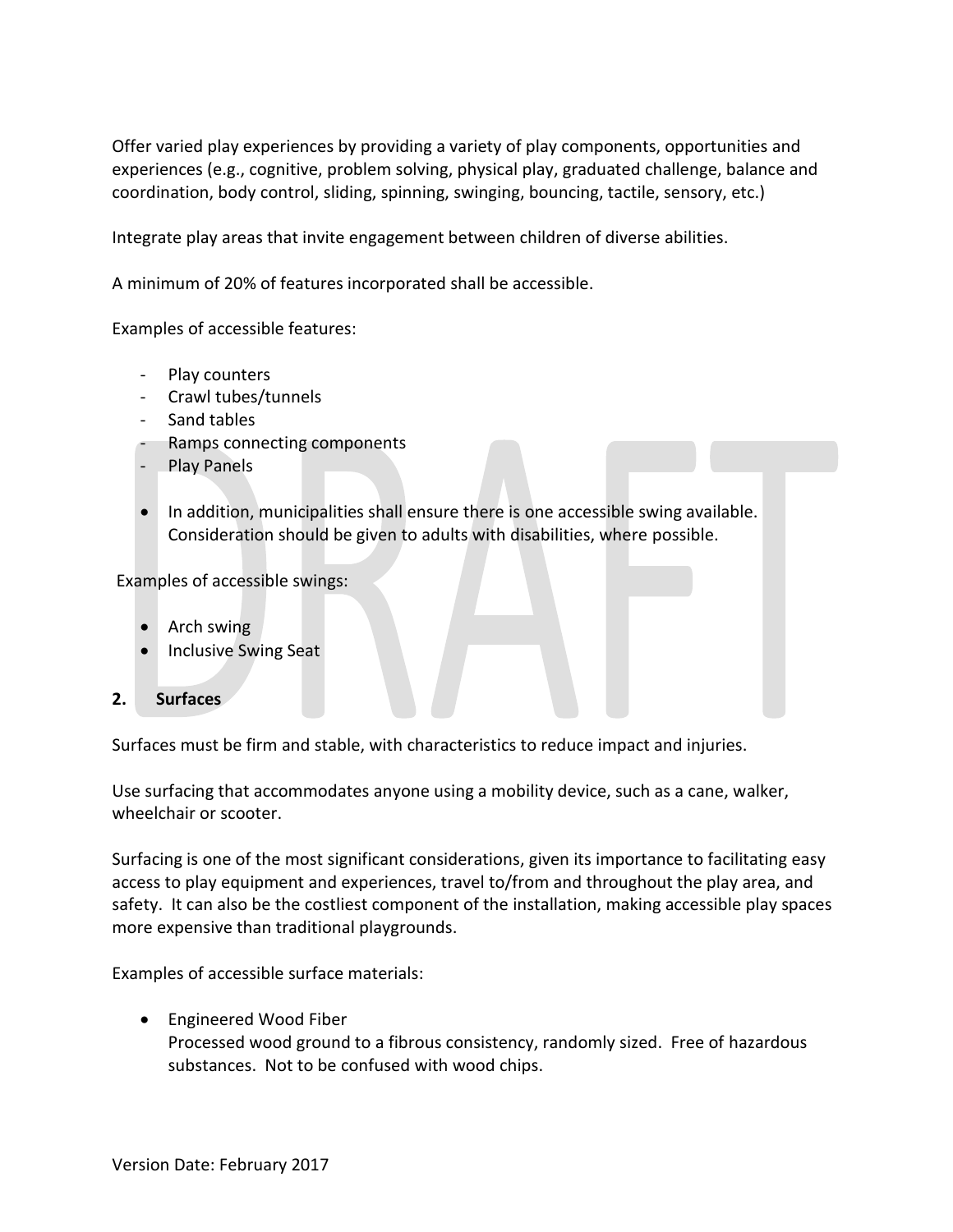• Poured-In-Place

Poured-in-place is a seamless synthetic surface that is formed with a chemical binder and rubber filler.

• Tiles

Synthetic tiles and mats are a combination of a chemical binder and rubber filler. Intertwining strands create a "trampoline effect" that cushions falls.

Wood Chips/Bark Mulch

Bark mulch comes from urban tree management and landscaping programs. Bark mulch may contain twigs and leaves. Wood chips generally do not contain twigs or leaves. Wood sources should be checked prior to chipping for toxins or allergens.

# **3. Seating areas**

Consider providing at least one accessible seating area so that a caregiver with a disability can comfortably observe their child. Install benches with backs and armrests that are strategically placed throughout and surrounding the space, preferably in a shaded area.

Design considerations – A seating area with a bench should extend approximately 1500 mm (60") beyond the end of the bench, and be a minimum of 1220 mm (48") deep, to accommodate an individual using a mobility device. These measurements are based on dimensions for a 1828 mm bench (72").

# **4. Path of travel**

Ensure that there are accessible routes at least 1500 mm (60") wide, connecting the playground with access elements such as sidewalks and parking lots. Providing accessible walkways will also help children and caregivers with disabilities move into the play areas and between play equipment.

Design requirement – Clear width: Minimum 1500 mm (60"). Surface: Firm, stable and slip resistant.

Slope of any pathway must meet the Standards minimum requirement for exterior paths of travel. Pathways to and throughout the play space should provide circulation/access to all spaces/equipment.

# **Sidewalk Slopes**

Design requirement – Running slope: no steeper than 1:20 (5%).

Exception: sidewalk beside a roadway can be steeper than 1:20 (5%), but must not be steeper than the slope of the adjacent roadway.